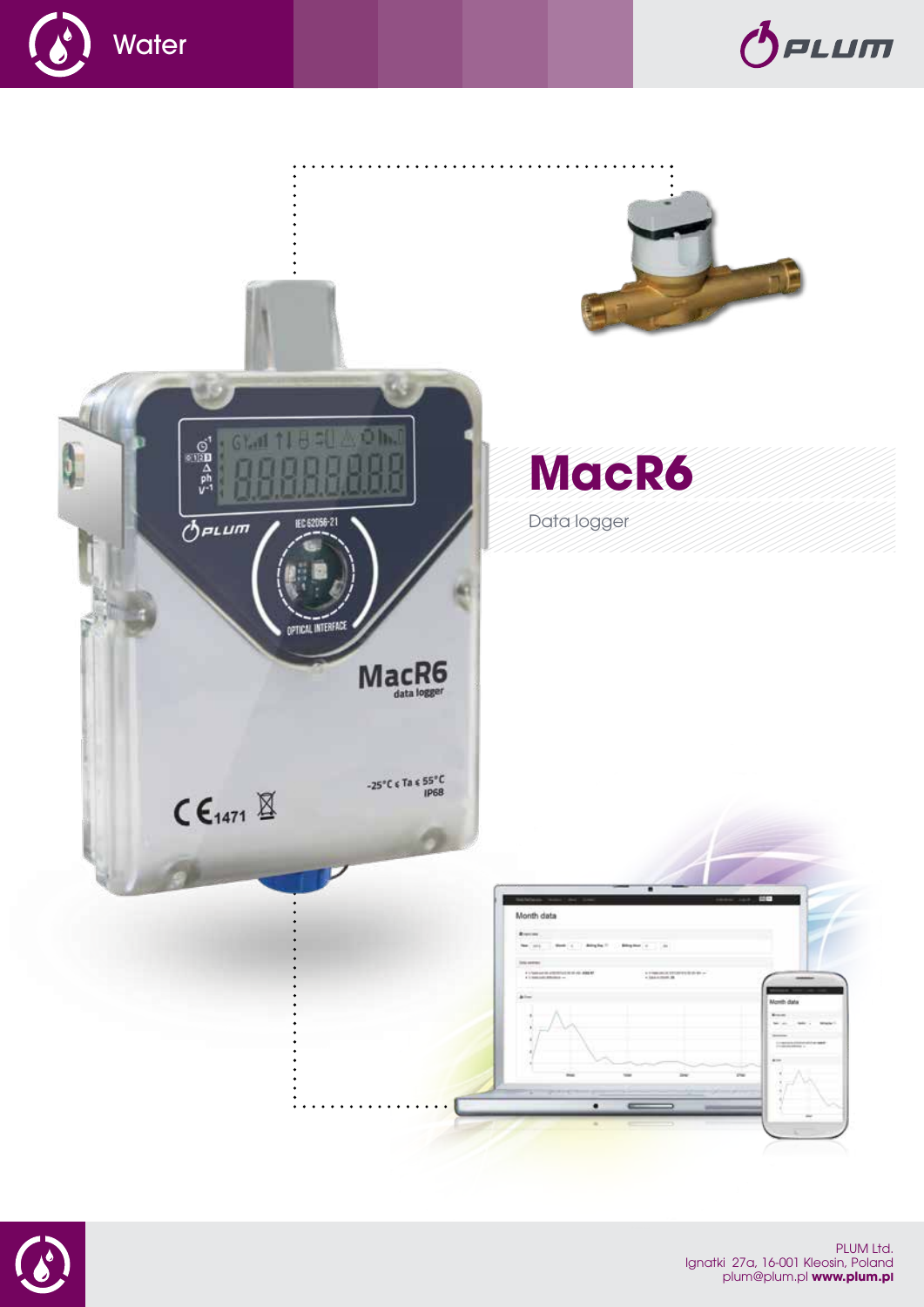





**MacR6** flow recorder is an innovative telemetry device, automatically transmitting data to water distribution network administrators through GSM infrastructure.

**MacR6** is used to support the processes of settlement, profiling water consumption among consumers, active control of the water supply network parameters (flow and pressure) and detection of emergency situations. It can be a key element of a stationary system for remote reading of measuring devices. **MacR6** is a universal solution that works with all measuring devices (water meters, flow meters), by registering flow through factory impulse modules.

Two versions: **MacR6 P** (flow) and **MacR6 PC** (flow + pressure)

# **Applications**

- Water treatment plants
- **Pumping stations and hydrophore plants**
- **Industrial and public utility facilities**
- **Custom water collecting facilities**
- Multiple family buildings main water meters
- Measurement of the water supplied to separate municipalities transmission water meters
- Zones and subzones calibration of the water supply network model
- Management of the water supply network
- Key element of a stationary system for remote reading of measuring devices

# **MacR6 features**

- Installation and device configuration process simplified to a minimum
- Replaceable battery in the device mounting location
- Use of secure TCP/HTTPS Internet protocols, ability to function in GSM 2G and 3G
- Open TCP formula and transmission standard enables interaction with IT solutions of different manufacturers
- **Device geolocation function**
- Very high resistance to mechanical damage (EN 62262 norm)
- **Local readout option**

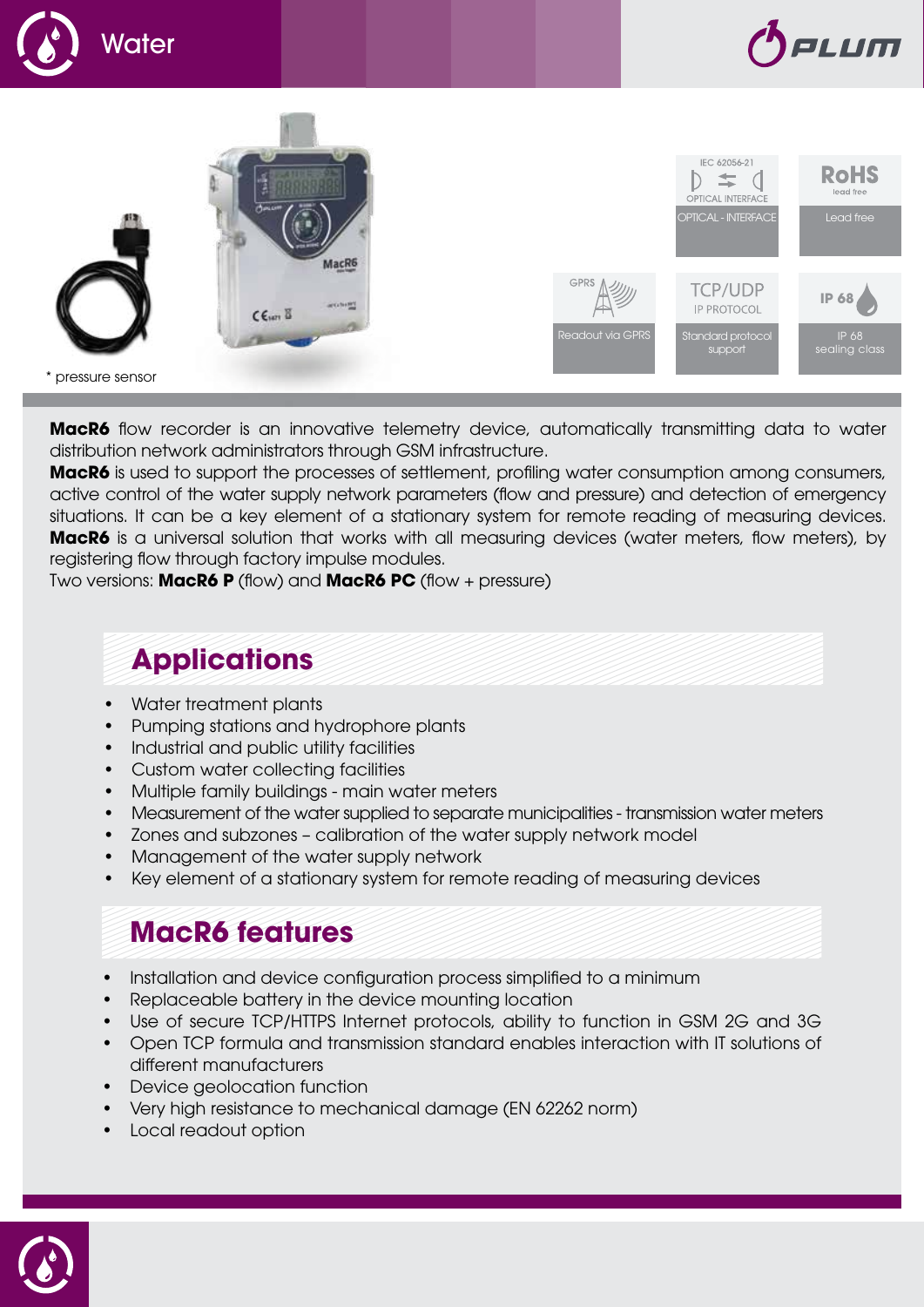



- Powered by replaceable lithium battery
- • Operating time: 10 years when reporting once a week, 5 years when reporting once a day

al Um

- **IP 68 Ingress Protection Rating**
- Working temperature range of -25 $\degree$ C to +55 $\degree$ C
- Equipped with optical interface compliant with the IEC 62056-21 standard
- Internal clock synchronized with the NTP time server
- Implemented internal ceramic antenna (option of external installation)
- Storage and transmission of the installation's location GPS coordinates
- LCD display of: alarms, battery status, GPRS network status, data transmission status, water consumption in the current month, current meter, current peak hourly water consumption, water consumption in the previous month, counter status at the end of the previous month
- • Ability to read data via applications for local PC: MacODCZYT and tablets/smartphones: MacReader and MacReader+
- Pressure sensor measuring range 0-10 bar, measurement accuracy: standard 1% (relative to the range), increased +/- 0.1% (optional version) for **MacR6 PC** version

# **Advantages**

- **Develops an active leak control system**
- **Enables proper selection of water meter size**
- Speeds up the settlement process
- Allows to detect fraudulent recipients
- Allows to optimize the costs of water supply system operation
- Provides precise information on the parameters of the water supply network network calibration

## **Example of MacR6 system operation**



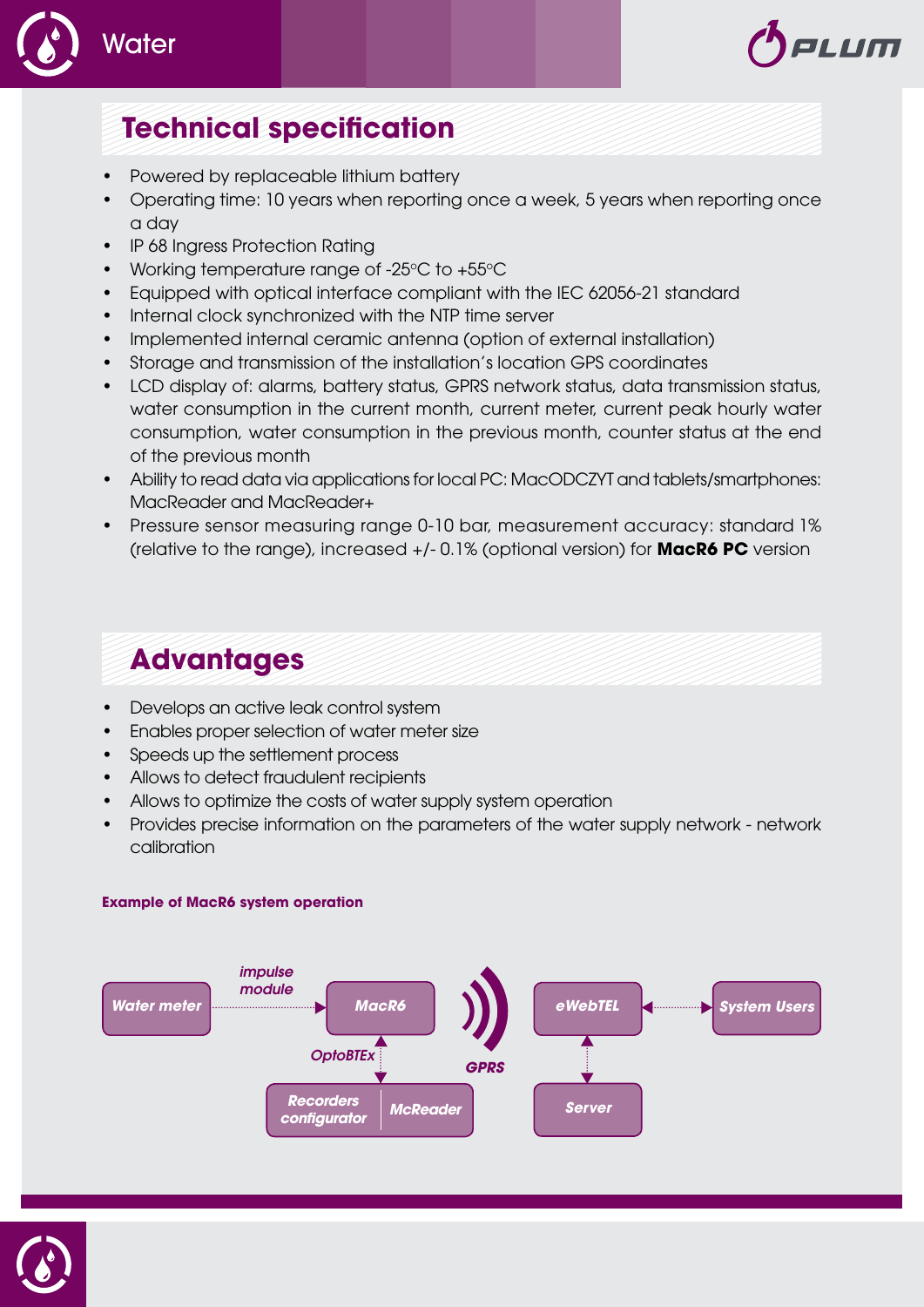



# **Data transmission**

- Data transmission via GPRS, asynchronous/synchronous mode, GSM 2G and 3G operation
- • TCP and HTTPS Internet protocol, NTP time server
- Data recording period from 1 to 60 minutes
- Transmission period from everyday to once a month (in case of emergency, every 30 minutes)
- Possibility of scheduling data transmission on certain days of the week

# **Alarms**

- Exceeding maximum flow alarm
- Reverse flow alarm
- Interference alarm
- • Possible leak alarm, based on a special algorithm
- Exceeding the upper and lower pressure limit alarm
- Low battery alarm
- • Registration of GSM network absence





Optical head consistent with IEC 62056-21 equipped in a Bluetooth transmitter.

### **OptoBTEx Recorders configurator MacReader/MacReader +**

Google play



Mobile application for Android devices (smartphones, tablets). Available for free download from Google Play.





Mobile application for Android devices (smartphones, tablets) used for reading the recorded data. Available for free download from Google Play.

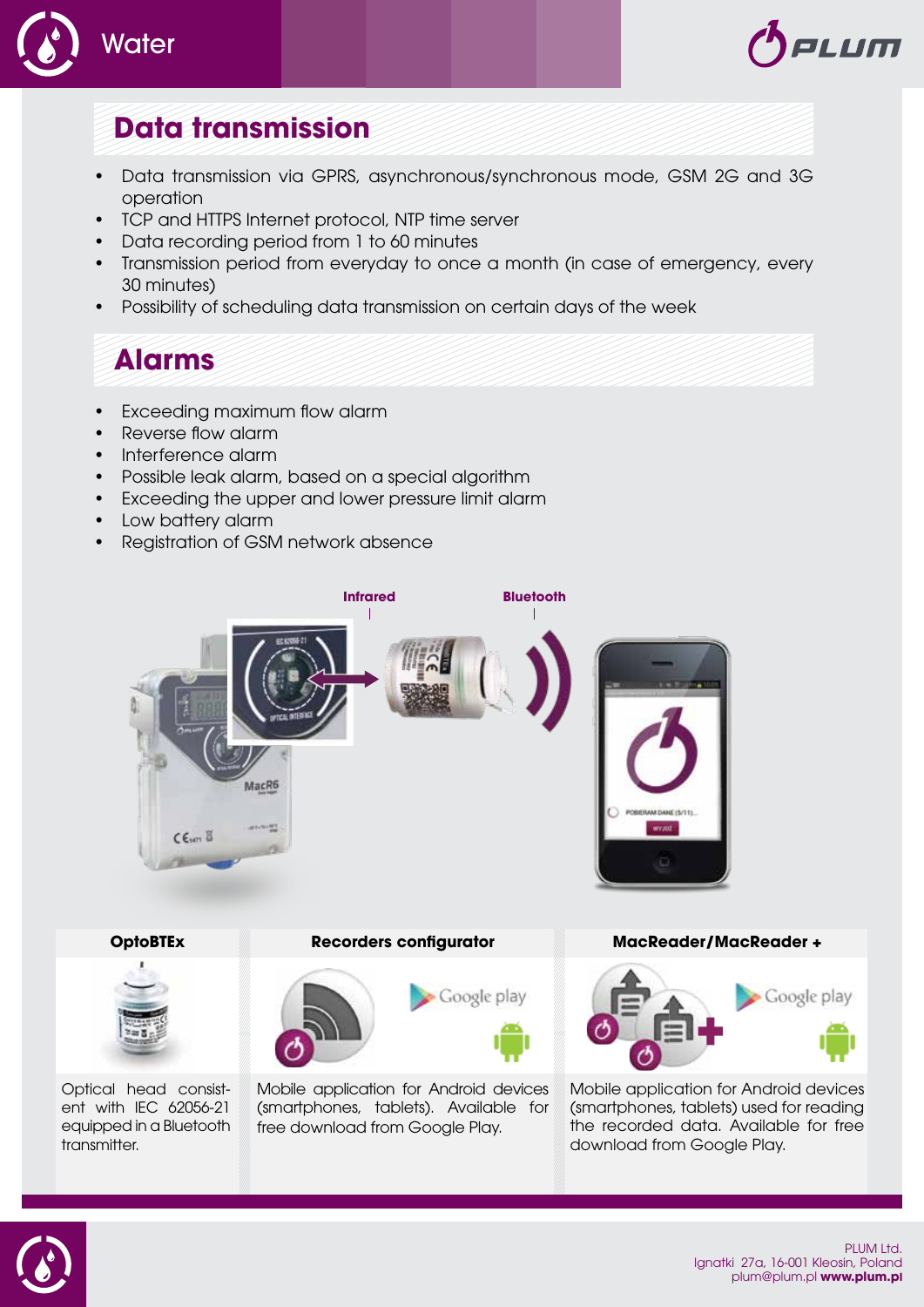

**eWebTEL** is a management platform for comprehensive surveillance of the monitored water supply network. It allows for graphical visualization of data transferred from water meters, geolocation of devices with history of recorded data, and generating reports on:

- monthly water consumption for individual customers or groups of customers,
- • occurrence and duration of failures,
- history of use for a particular customer or groups of customers,

**eWebTEL** allows you to group devices according to various criteria such as area, zone, technical person, etc. Additionally, the system allows you to create and edit data sets of water meters.

## **Advantages of eWebTEL**

- It allows you to optimize the operating costs of meter readings, enables
- analysis of correct selection of water meters and facilitates
- management of the water supply network